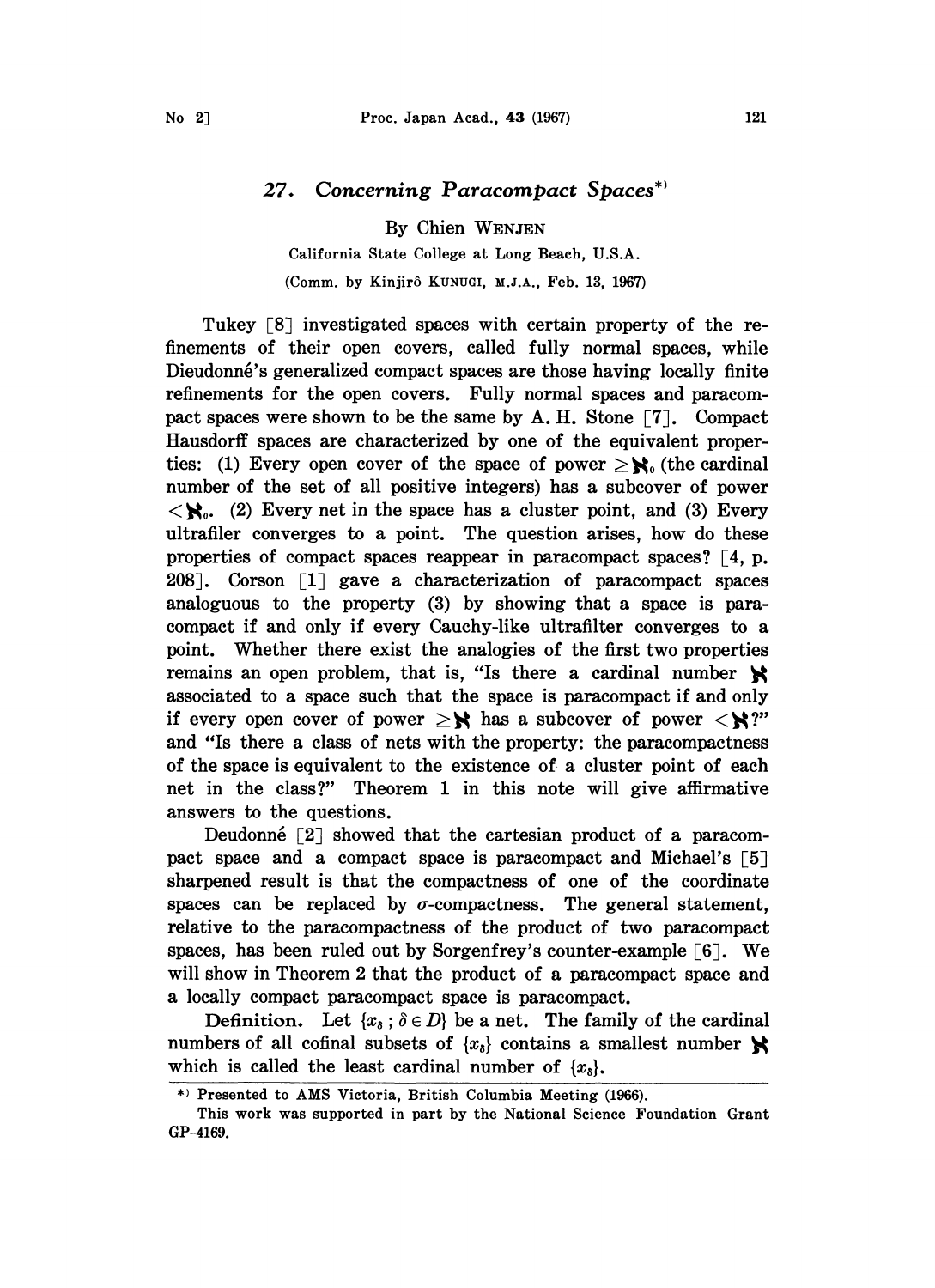## $122$  C. WENJEN  $[Vol. 43$

Theorem 1. If  $X$  is a uniform space with the family  $V$  $=\{V_{\delta}:\zeta\in\Lambda\}$  of all neighborhoods of the diagonal as a uniformity and  $\mathbf{R}$  is the least number of the net  $\{V_{\delta}\}\)$ , then the following statements are equivalent.

(1) X is paracompact.

(2) Each net in X with the least cardinal number  $\geq$ **N** has a cluster point.

(3) There is a subcover of power  $\langle \mathbf{R} \rangle$  of each open cover of X with cardinal number  $\geq$ **X**.

Proof. (1) implies (2).

We assume without loss of generality that  $X$  has no closed subset of isolated points of power  $\geq$ **N**. Let  $S = \{x_{\delta} : \delta \in D\}$  be a net in X with the least cardinal number  $\geq$ **X**. Suppose S has no cluster point. Let  $A_{\delta} = \{x_{\delta}, : \delta' \geq \delta, x_{\delta} \in S\}$  and  $F = \{\overline{A}_{\delta}\}\$ , where  $\overline{A}_{\delta}$  is the closure of  $A_{\delta}$  in X. The intersection of  $\overline{A}_{\delta}$  for all  $\delta \in D$  is void while the members of any subfamily of  $F$  contains a common nonvoid subset of X if the power of the subfamily is less than  $\mathcal{R}$ . Then  $\mathcal{B}$  $=\{x-\overline{A}_s : \delta \in D\}$  is an open cover of X containing no subcover of po<br>  $\langle \mathbf{R} \rangle$ . Since X is paracompact,  $\langle \mathbf{S} \rangle$  has a locally finite refinement<br>
Choosing a point t from each member of  $\mathcal{R}$  we have a closed  ${x- A_s; \delta \in D}$  is an open cover of X containing no subcover of power Choosing a point  $t$  from each member of  $\mathfrak{B}$ , we have a closed discrete set of non-isolated points  $K = \{t_{\nu}\}\$  whose cardinal number is  $\geq$ **X**. Let W be a cofinal subset of V with  $\mathbf{R}$  as its least cardinal number and let  $K_3 = K - \{t_{\delta}\}\)$  for some  $\delta$ .

There is a one-to-one correspondence between the members  $V_3$ of W and the points  $t_{\delta}$  of a subset  $K_1$  of K such that each  $t_{\delta}$  has an open neighborhood  $Q_{\delta}$  with the property:  $V_{\delta}(t_{\delta})\not\subset Q_{\delta}$  and  $Q_{\delta}\cap K_{\delta}=\phi$ . The family consisting of all  $Q_8$  and  $X-K_1$  forms an open cover of X that is not even. This is a contradiction.

(2) implies (3).

Let  $\mathbb{R}$  be an open cover of x of power  $\geq$ **X** which has no sub-<br>Let  $\mathbb{R}$  be an open cover of x of power  $\geq$ **X** which has no sub-Let  $\mathcal{X}$  be an open cover of x of power  $\geq \mathcal{X}$  which has no sub-<br>cover of power  $\lt \mathcal{X}$ . The family of complements of the members of  $\mathfrak A$  has finite intersection property. Pick a point  $x_5$  from the complement of each member  $A_{\delta}$  of  $\mathfrak{A}$ . The net  $\{x_{\delta}\}\$  with the least cardinal number  $\geq$ **X** has a cluster point  $x_0$  belonging to the void set  $\bigcap_{A_{\delta} \in \mathfrak{A}} \subset (A_{\delta})$  and a contradiction is reached.

(3) implies (1).

Suppose that  $X$  is not paracompact. There exists an uneven open cover  $\mathfrak A$  of X. To each  $V_{\delta} \in V$  a point  $x_{\delta}$  can be so chosen that  $V_{\delta}(x_{\delta})$  is not contained in any member of  $\mathfrak{A}$ . If the net  $\{x_{\delta}\}$ has a cluster point belonging to some member  $P$  of  $\mathfrak{A}$ , we can find  $V_{\delta}$ ,  $V_{\delta}$ , such that  $V_{\delta}$ ,  $(x_0) \subset P$  and  $V_{\delta}$ ,  $\subset V_{\delta}$ . Let  $x_{\delta}$  be a point in  $V_{\delta}$ ,  $(x_0)$  and  $V_{\delta}$ ,  $\subset V_{\delta}$ ,... Then  $V_{\overline{\delta}}(x_{\overline{\delta}}) \subset V_{\delta}$ ,  $(x_{\overline{\delta}}) \subset V_{\delta}^2$ ,  $(x_0) \subset V_{\delta}$ ,  $(x_0) \subset P$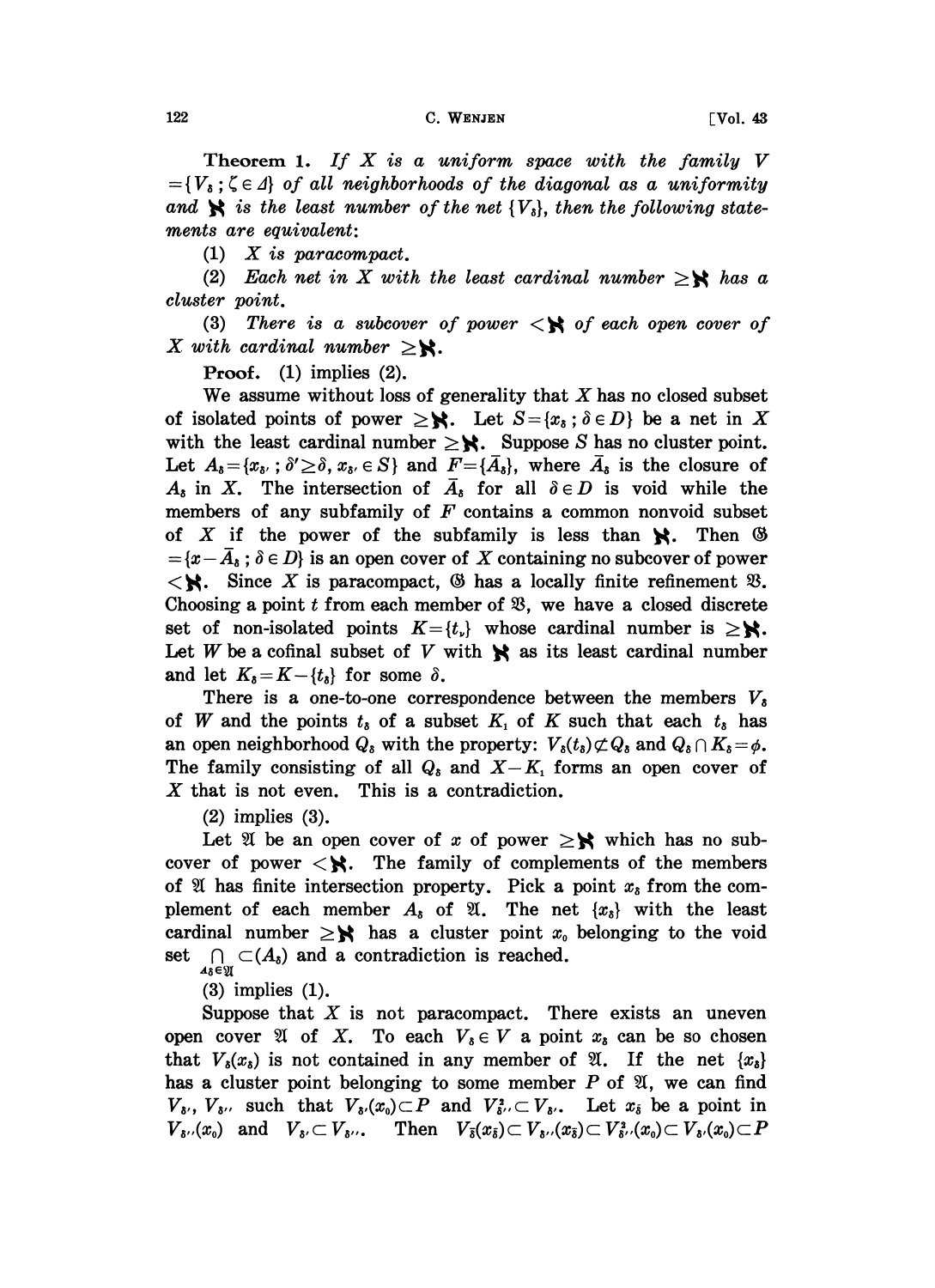which is impossible.

 $\overline{A}_\delta$  for all  $\delta$  is void since  $\{x_\delta\}$  has no cluster point. The complements Let  $A_{\delta_0}$  be the set of all  $x_{\delta}$  for  $\delta \geq \delta_0$ . The intersection of closures of  $\overline{A}_s$  for all  $\delta$  form an open cover of X that has  $\mathbb{R}$  as its least cardinal number and has no subcover of power  $\langle \cdot \rangle$ .

Theorem 2. The product of a paracompact space and a locally compact paracompact space is paracompact.

**Proof.** Let  $X_1$  be a paracompact space and  $X_2$  a locally compact paracompact space. Let  $\mathfrak A$  be an open cover of  $X_1 \times X_2$ . To each  $(x_1, x_2) \in X_1 \times X_2$  there are an open neighborhood  $N_1(x_1, x_2)$  of  $x_1$  in  $X_1$ and an open neighborhood  $N_2(x_1, x_2)$  of  $x_2$  in  $X_2$  such that  $N_1(x_1, x_2) \times$  $N_2(x_1, x_2)$  lies in a member of  $\mathfrak{A}$ . Then  $\{N_1(x_1, x_2) \times N_2(x_1, x_2)$ ;  $x_2 \in X_2\}$ is an open cover of  $\{x_i\} \times X_i$ . Denote a locally finite refinement of the open cover  $\{N_2(x_1, x_2): x_2 \in X_2\}$  of  $X_2$  by  $R_2(x_1)$ . Each  $x_2 \in X_2$  has an open neighborhood  $S(x<sub>2</sub>)$  intersecting every locally finite open cover of  $X<sub>2</sub>$  in finitely many members. If  $\mathfrak{G} = \{G_{\alpha} : \alpha \in \Lambda\}$  is a locally finite refinement of  $\{S(x_2)$ ;  $x_2 \in X_2\}$ , each  $G_\alpha$  meets a finite number of the members of  $R_2(x_1)$  contained in  $N_2(x_1, x_2)$ ,  $i=1, \dots, n$ . Let  $W(x_1, \alpha)$  $=\bigcap_{i=1} N_1(x_1, x_{2_i})$ . The open cover  $\{W(x_1, \alpha)$ ;  $x_1 \in X_1\}$  has a locally finite refinement  $R_1(\alpha)$ . To each  $A_1 \in R_1(\alpha)$ , a point  $x_1 \in X_1$  is so chosen that  $A_1 \subset W(x_1, \alpha)$ , and denote this set of points in  $X_$ 

Let  $\mathfrak{B} = \{A_1 \times A_2 : A_1 \subset W(x_1, \alpha), A_2 \in R_1(x_1) \text{ for } A_1 \in R_1(\alpha), x_1 \in P_1(\alpha), \alpha \in A\}.$ <br>We show first that  $\mathfrak{B}$  is a refinement of  $\mathfrak{A}$ . For each  $(a_1, a_2) \in X_1 \times X_2$ <br>e are  $G_x \in \mathfrak{B}$  and  $A_1 \in R_1(\alpha)$  such that and  $\alpha \in \Lambda$ .

We show first that  $\mathfrak{B}$  is a refinement of  $\mathfrak{A}$ . For each  $(a_1, a_2) \in X_1 \times X_2$ . there are  $G_{\alpha} \in \mathfrak{G}$  and  $A_1 \in R_1(\alpha)$  such that  $a_1 \in A_1$  and  $a_2 \in G_{\alpha}$ . Then  $A_1 \subset W(x_1, \alpha)$  for some  $x_1 \in P_1(\alpha)$  and we can find  $A_2 \in R_1(x_1)$  with  $A_1 \subset W(x_1, \alpha)$  for some  $x_1 \in P_1(\alpha)$  and we can find  $A_2 \in R_1(x_1)$  with  $a_2 \in A_2$ . It is clear that  $A_1 \times A_2$  is contained in some member of  $\mathfrak A$ and  $\mathfrak{B}$  is a refinement of  $\mathfrak{A}$ .

In order to show the local finiteness of  $\mathfrak{B}$ , let  $O_2$  be an open In order to show the local initeness of  $\mathfrak{B}$ , let  $O_i$  be an open<br>neighborhood of  $a_i$  meeting  $G_{\alpha_1}, \dots, G_{\alpha_m}$  and let  $O_{i_i}$  be an open neigh-<br>borhood of  $a_1$  meeting the members  $A_{\alpha_i 1}, \dots, A_{\alpha_i k_i}$  of  $R_1(\alpha$ borhood of  $a_1$  meeting the members  $A_{a_i,1}, \dots, A_{a_i, h_i}$  of  $R_1(\alpha_i)$  for  $i=1, \dots, m$ . The neighborhood  $O_1 \times O_2$  of  $(a_1, a_2)$ , where  $O_1 = \bigcap_{i=1}^{m} O_{1_i}$ , intersects only finitely many members of  $\mathfrak{B}$ , because  $G_{\alpha}$ , and hence  $O_2$  intersect a finite number of the members of  $R_1(x_{\alpha_i,1}),\ldots,R_1(x_{\alpha_i,k_i})$ for  $i=1, \dots, m$ .

We are grateful to Professors Richard Arens, Robert H. Sorgenfrey, and Angus E. Taylor for stimulating conversations and encouragement.

## References

[ <sup>1</sup> ] H.H. Corson: The determination of paracompactness by uniformities. Amer. J. Math., 80(1), 185-190 (1958).